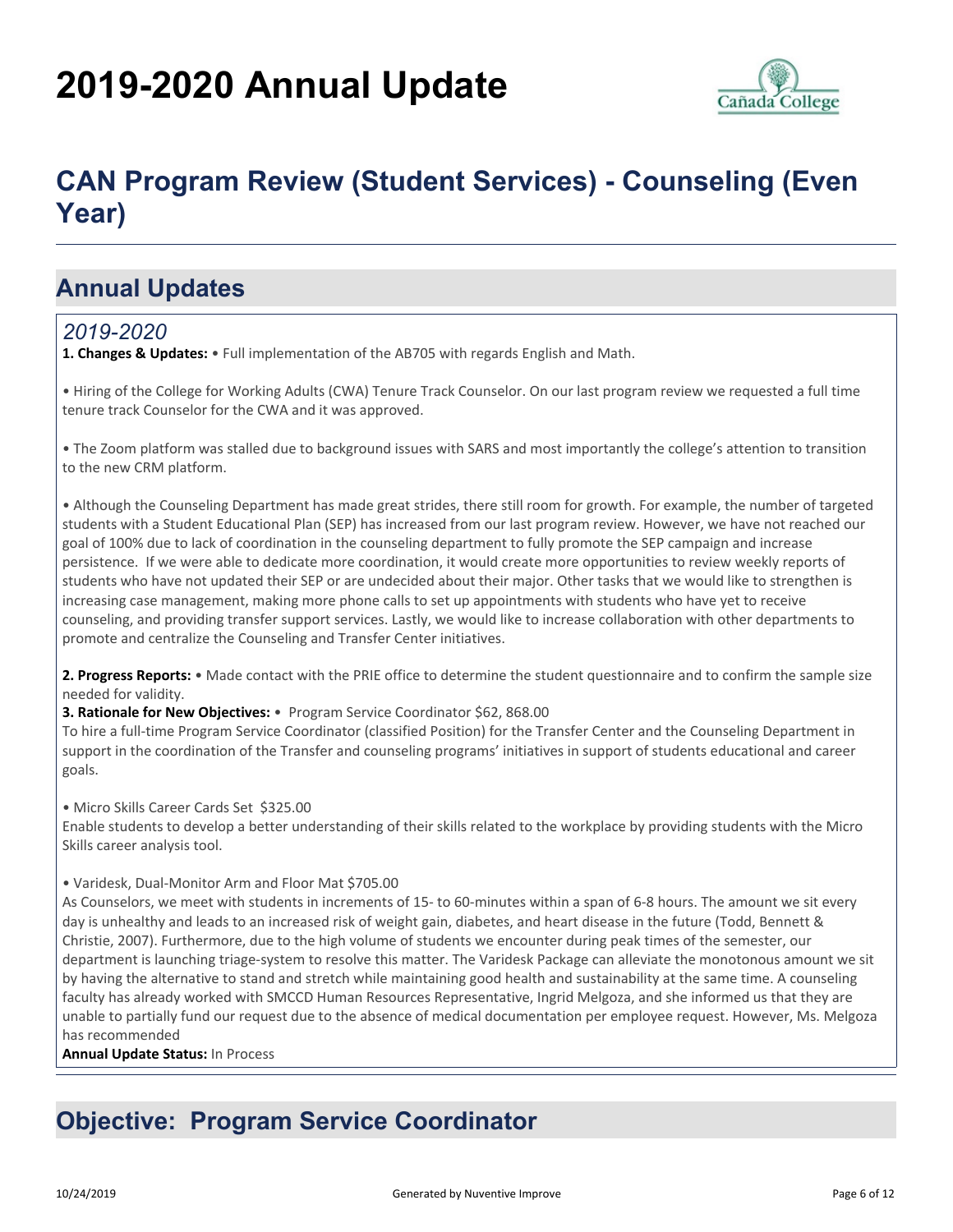# **CAN Program Review (Student Services) - Counseling (Even Year)**

To hire a full-time Program Service Coordinator (classified Position) for the Transfer Center and the Counseling Department in support in the coordination of the Transfer and counseling programs' initiatives in support of students educational and career goals.

### **Objective Status:** 1 - New (PR)

**Objective Year:** 2019-2020

**Please select the college goals with which this objective aligns.:** Student Completion/Success - Provide educational and student services programs that highlight inclusivity diversity and equity in their mission to help students meet their unique educational goals and minimize logistical and financial barriers to success., Community Connections - Build and strengthen collaborative relationships and partnerships that support the needs of reflect and enrich our diverse and vibrant local community., Organizational Development - Focus institutional resources on the structures processes and practices that invest in a diverse student population and prioritize and promote equitable inclusive and transformative learning.

**Please select the district goals with which this objective aligns.:** District Goal #1 - Develop and Strengthen Educational Offerings Interventions and Support Programs that Increase Student Access & Success, District Goal #2 - Establish And Expand Relationships With School Districts 4-year College Partners And Community-based Organizations To Increase Higher Education Attainment In San Mateo County

## *Resource Requests*

**A full-time PSC for Transfer, Counseling, and Honors**

**Status:** New Request - Active **Type of Resource:** Non-Instructional Personnel **Cost:** 69348 **One-Time or Recurring Cost?:** Recurring Cost

## **Objective: Micro Skills Career Cards Set**

Enable students to develop a better understanding of their skills related to the workplace by providing students with the Micro Skills career analysis tool.

**Objective Year:** 2019-2020 **Objective Status:** 2 - Continuing (PR)

**Please select the college goals with which this objective aligns.:** Student Completion/Success - Provide educational and student services programs that highlight inclusivity diversity and equity in their mission to help students meet their unique educational goals and minimize logistical and financial barriers to success.

**Please select the district goals with which this objective aligns.:** District Goal #1 - Develop and Strengthen Educational Offerings Interventions and Support Programs that Increase Student Access & Success

# **Objective: Varidesk, Dual-Monitor Arm and Floor Mat.**

As Counselors, we meet with students in increments of 15- to 60-minutes within a span of 6-8 hours. The amount we sit every day is unhealthy and leads to an increased risk of weight gain, diabetes, and heart disease in the future (Todd, Bennett & Christie, 2007). Furthermore, due to the high volume of students we encounter during peak times of the semester, our department is launching triage-system to resolve this matter. The Varidesk Package can alleviate the monotonous amount we sit by having the alternative to stand and stretch while maintaining good health and sustainability at the same time. A counseling faculty has already worked with SMCCD Human Resources Representative, Ingrid Melgoza, and she informed us that they are unable to partially fund our request due to the absence of medical documentation per employee request. However, Ms. Melgoza has recommended the equipment mentioned above to install per office in terms of ergonomic standards.

### **Objective Status:** 2 - Continuing (PR)

#### **Objective Year:** 2019-2020

**Please select the college goals with which this objective aligns.:** Organizational Development - Focus institutional resources on the structures processes and practices that invest in a diverse student population and prioritize and promote equitable inclusive and